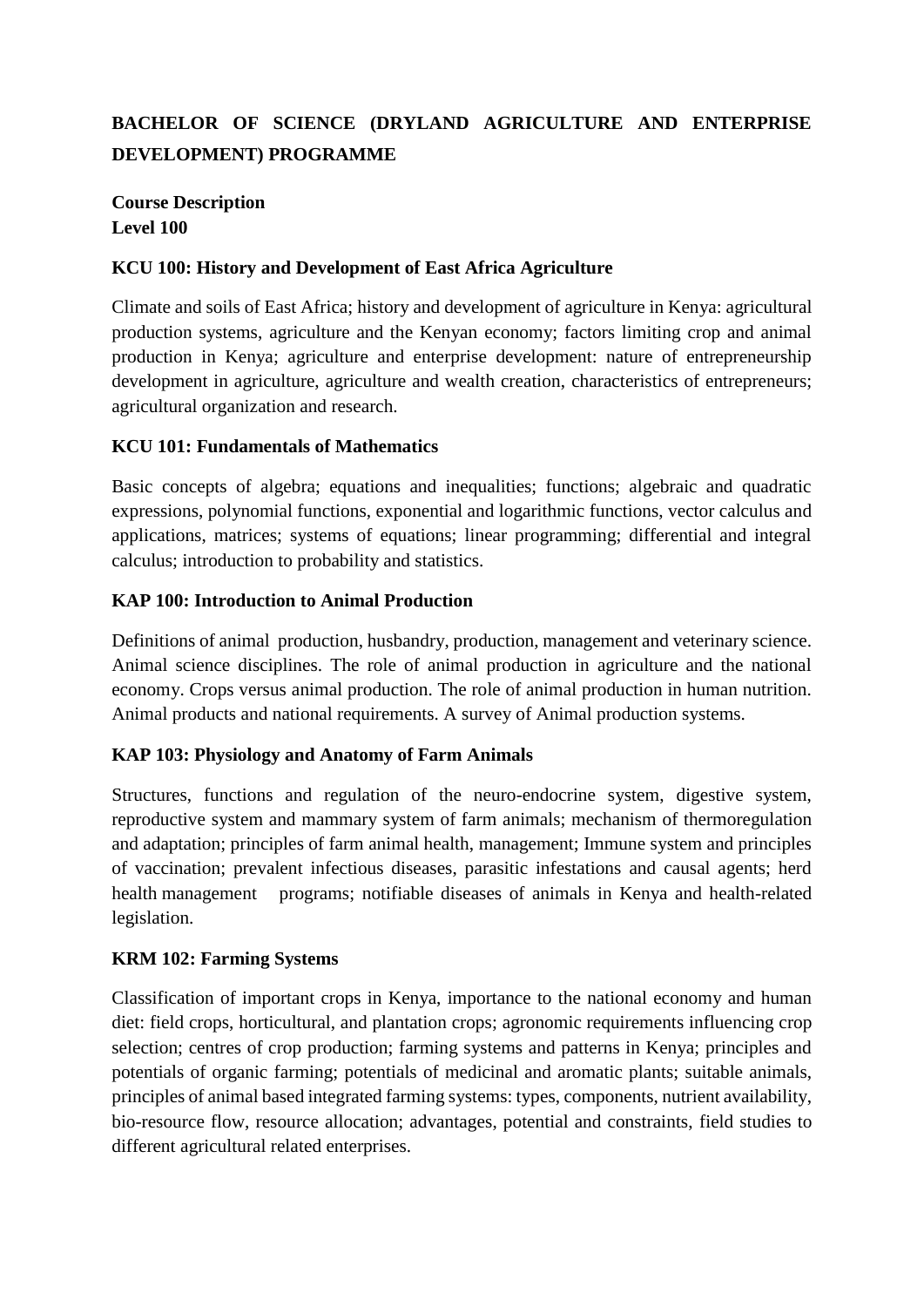#### **KBT 100: Principles of Agribusiness Management**

**KST 103: Fundamentals of Physics**

**KST 104: Fundamentals of Chemistry**

**KST 110: Introduction to Crop Protection** 

**KST 112: Basic Botany**

# **Level 200 KCU 200: Statistics for Agriculture**

Concept of variability, basic principles of sampling, parameters and estimates, measures of centre and dispersion, frequency distributions; types of variables: discrete and continuous; concepts of probability: probability distributions and probability density functions; normal distributions: t and F distributions; concept of hypothesis testing: testing means, Z-test, and ttest, testing homogeneity of variance F- test, types of errors and power of the test; Studying linear relationships: simple linear regression and correlation.

### **KCU 202: Principles of Soil Science**

Introduction to soil science, soil forming factors and processes; soil components; minerals and organic matter; forms of soil aggregate; peds and pores; chemical reactions on the soil colloidal surfaces; soil aeration; drying and wetting of soil; soil physical properties; water holding capacity, bulk density, electrical conductivity and texture; soil chemical properties: pH, cation exchange capacity; bases and soil oxides; plant nutrients; soil organisms.

### **KDM 200: Dryland Ecology**

Introduction to the basic knowledge of ecology, biome concept, factors determining biomes; climate impact on dryland biome; energy flow in dryland ecosystem; concepts of edaphic population; population control; population interaction in dryland ecosystems, mortality and survival, demography; community interaction in dryland ecosystem; ecological dominance, key species; niche concept, competition between species, survivor, predation, plant defence against herbivores, chemical defence in animals, warning and protective coloration, mimicry, organisms relations

### **KDM 202: Agro – Climatology**

Scope of climatology, climate elements and factors, climate classification climate change: past, present and future, causes, impacts, mitigation and adaptation; climate modeling; public education and climate information dissemination, El Nino and La Nina phenomenon and its impacts; concepts and aspects of agroclimatology; the role of climate in agriculture trends in agroclimatic studies.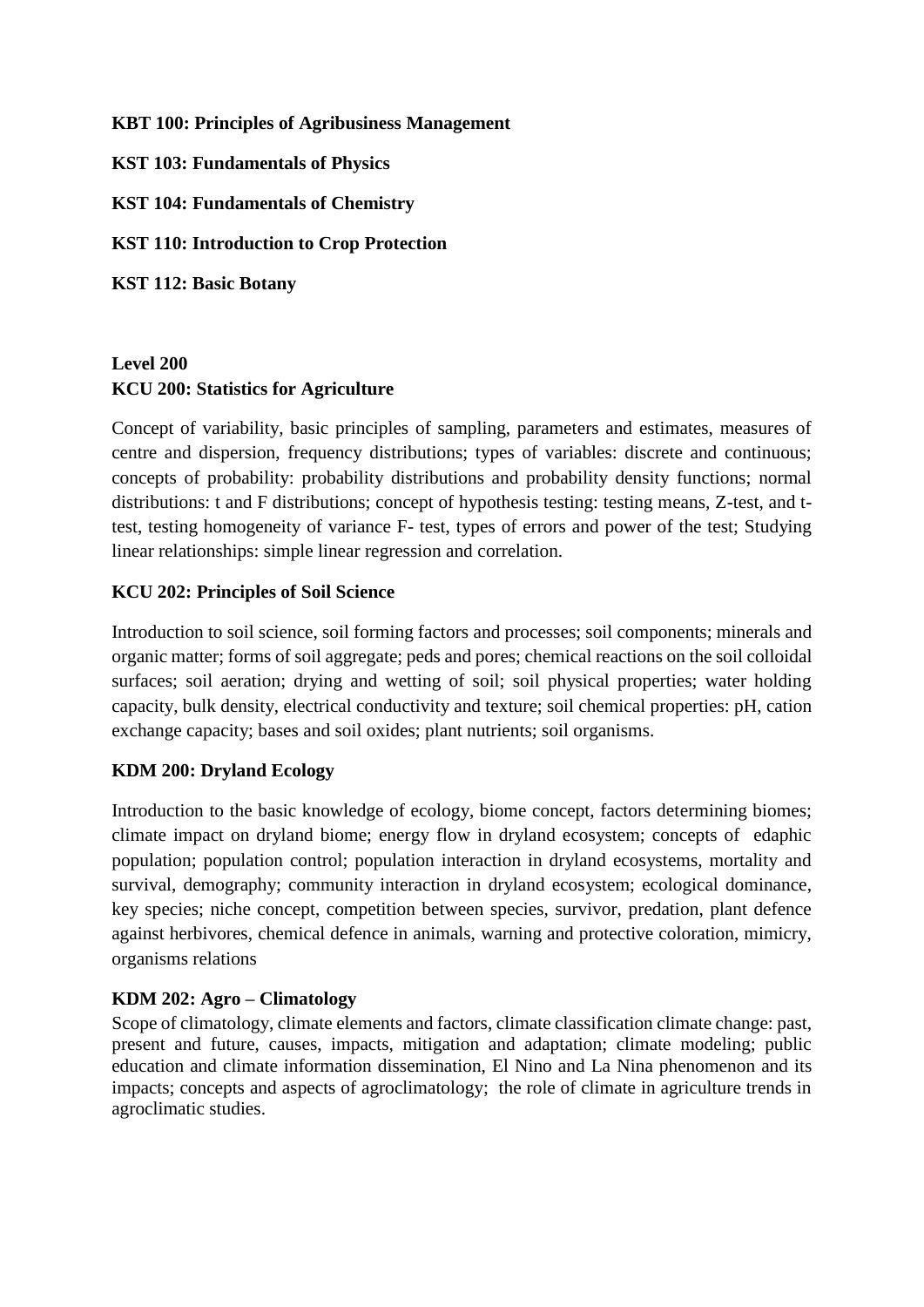### **KDM 204: Dryland Crop Production**

Definition of Dryland, dryland farming environment, drought and crop adoption, principles of dryland farming; land preparation, crop production and management, land degradation versus crop production, classification of degradation processes, desertification processes; measures to control land degradation and restoration, dryland crop classification; wild plant communities for potential markets, genetic engineering of crops.

### **KRM 201: Agricultural Machinery**

Land suitability for agriculture; types of land development and preparations, timing of cultivation, seedbed establishment; Seeding, planting, weeding. Farm operations and performance; Machinery and farm tools; Land survey and design of foundations; Suitable farm structures for different types of uses, engineering drawings and farm structures, tillage and soil consistency, overview of machines and mechanized systems for agricultural production (field trip).

#### **KRM 203: Principles of Animal Production**

Present status, existing potentials and constraints in major agro-ecological regions of Kenya for production and management of livestock, poultry and fish; classification of farm animals, characteristics of different breeds; environmental effects on farm animal production and reproduction; planning and establishing of an animal enterprise; farm survey.

### **KRM 204: Principles of Animal Breeding**

Concepts and principles; theory of quantitative traits; genetic parameters; prediction of breeding values; selection: genetic response, estimation of genetic change, multiple traits selection, marker assisted selection, construction of selection indices; mating systems: inbreeding, cross breeding; application of breeding methods to improve traits of economic importance; national and international breeding programmes, computation of predicted difference of breeding values; advances and application of biotechnology; policy, legal and institutional framework in animal breeding practice.

### **KBT 203: Agribusiness Production Economics**

**KBT 208: Farm Management** 

**ASC 205: Rural Sociology**

**SMR 305: Wildlife Ecology and Management**

**SMB 303: Agricultural Microbiology**

**Level 300**

**KCU 300: Field Attachment (1 unit)**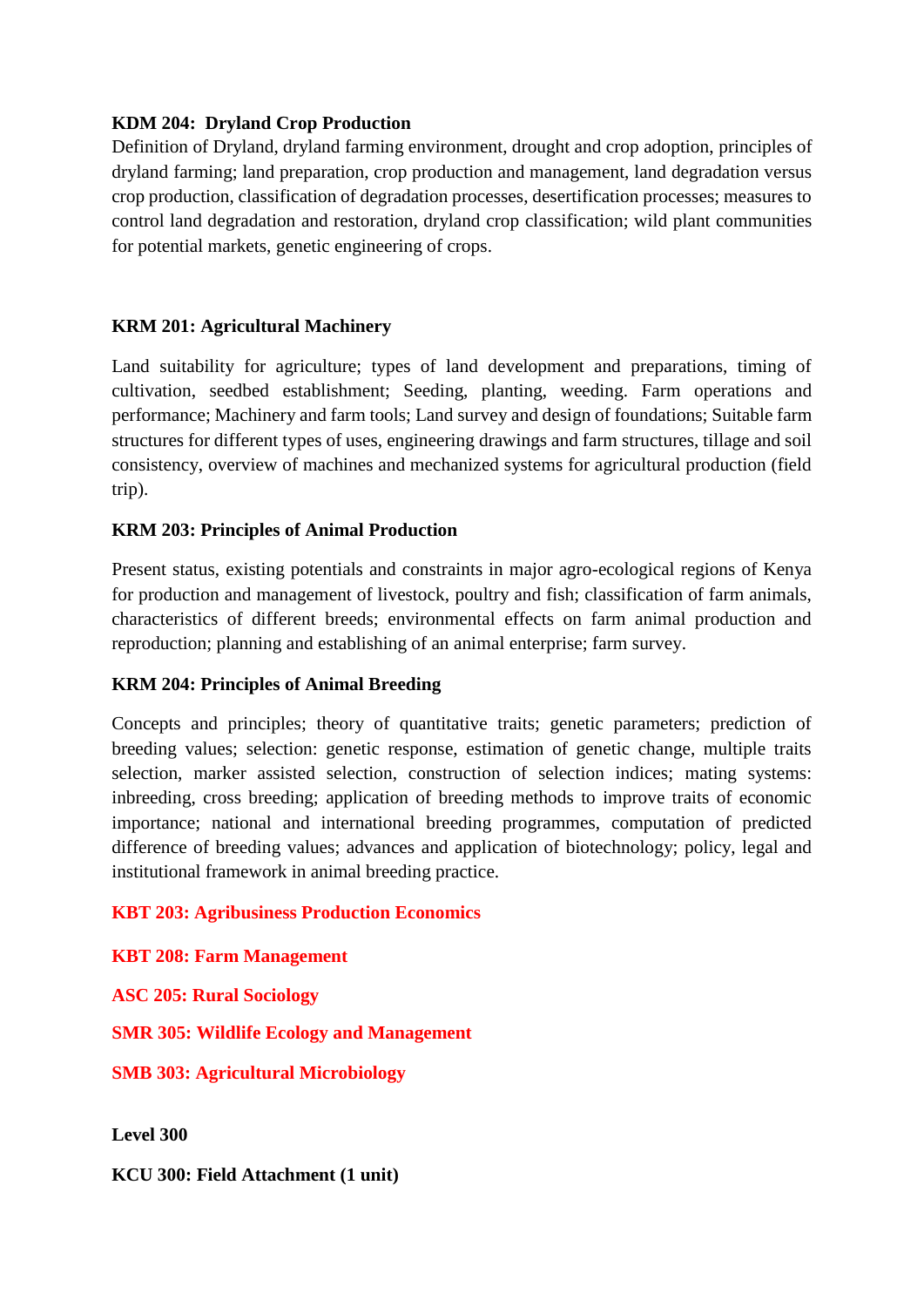The purpose of the field attachment is to expose students to actual issues and problems related to dryland agriculture resources management. The practicum will take place during the long vacation and will last for three months. It will be supervised and graded according to the university system.

## **KDM 301: Dryland Animal Nutrition and Feeding**

History of animal nutrition, animal food chain, feed sources, feed considerations; availability, composition digestibility metabolic efficiency, food intake; a biotic factor affecting feed intake; food stuffs, ration evaluation and formation, principles of ration formulation in ruminants and non-ruminants of feeds to livestock; pasture and fodder crops, pasture conservation and utilization; small scale feed manufacturing plant.

## **KDM 303: Rangeland Resources Management**

Definition and characteristics of rangelands; importance of rangeland ecosystems; dynamics and productivity of rangelands; interrelationships of rangeland resources; resource inventory and techniques; estimation of grazing capacity; rangeland management and improvement; community based rangeland resources utilization and management; application of simulation models; case studies. (Field visits to different dryland ecosystems)

### **KDM 304: Agriculture and Environment**

Characteristics of different agricultural systems; traditional, modern, nomadism, mixed farming, ranching, intercropping, agroforestry, shifting cultivation, and improved fallows; impact of different systems on environment; current trends in the farming systems in Kenya; food security; pre-and post harvest losses; food storage and processing techniques; agricultural processing and environmental pollution.

### **KDM 305: Food Security in Drylands**

Definition of food security; chronic, transient and creeping food security; food production and domestic consumption; causes of food insecurity, coping mechanisms; impact of agricultural policy, land tenure, role of technology in food production, role of markets and infrastructure; impact of international trade systems; early warning systems in food security; food and, food aid and security safety- nets.

### **KDM 306: Water Resources and Management in Dryland**

Sources of water in drylands; demand and utilization of water resources in drylands, occurrence, distribution and inventory of water resources in drylands; causes and effects of water scarcity and degradation in drylands; water management approaches; irrigation and drainage, water harvesting and run-off control, moisture control; aspects of integrated water resources management in the drylands.

### **KRM 300: Soil Fertility and Plant Nutrition**

Definition of soil fertility; essential plant nutrients and their availability in soil; essential elements and their influence on plant growth; non-essential elements and elements toxic to plant, nutrient uptake by plant; physiological functions of essential elements in plants, their deficiency symptoms and toxicity; soil organic mater and importance of humus in soil,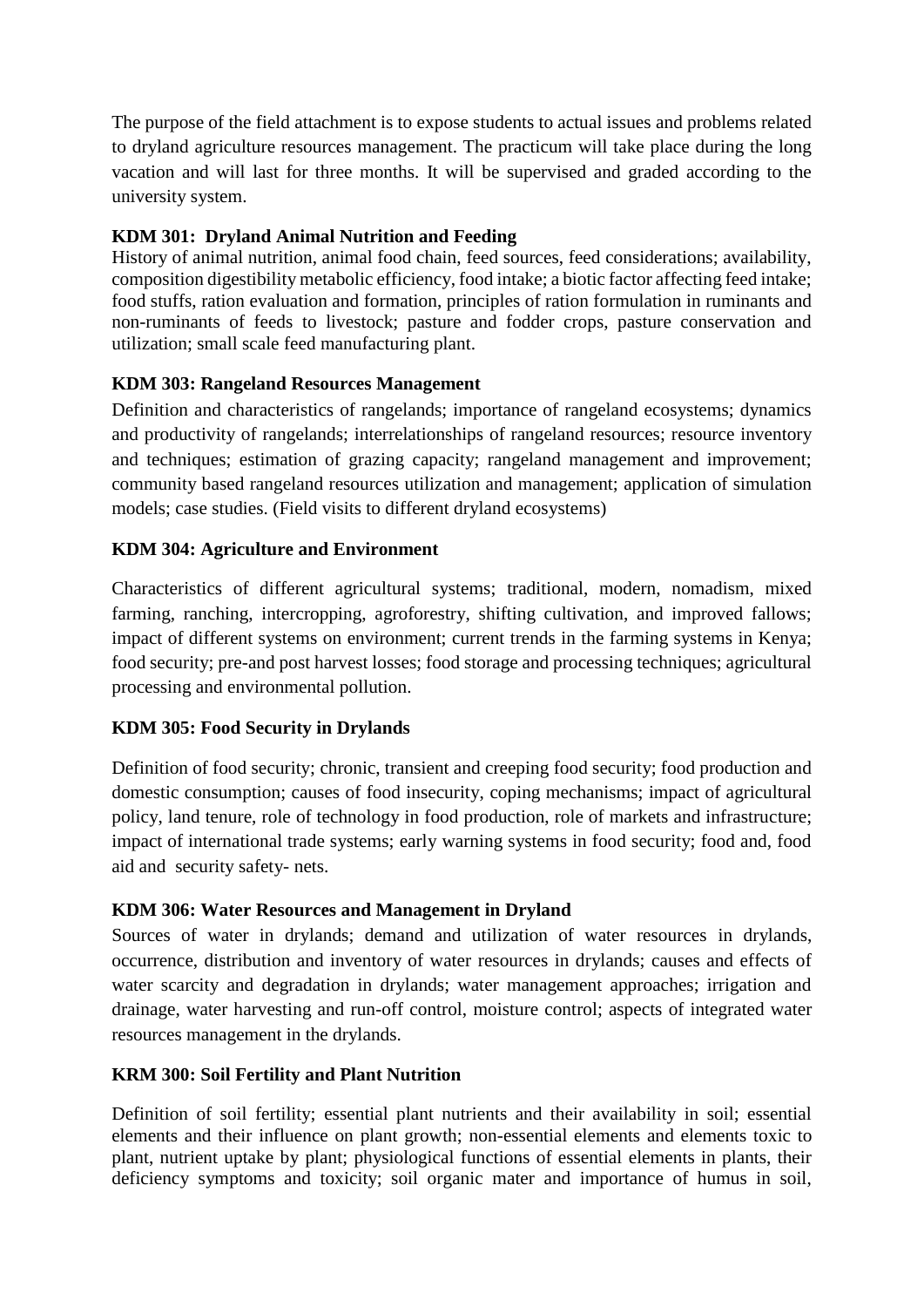microbiological transformation in the soil and nutrients cycling, types and application methods of manure and inorganic fertilizers and their fate in soil, crop response and fertilizer use recommendations.

## **KRM 306: Principles of Forage Production and Conservation**

Common grasses and legumes used as animal feed: agronomic description, establishment and management; factors affecting quantity and quality; role of legumes in pasture production; defoliation and grazing management; principles and techniques of forage conservation; estimation of yield and quality of forage.

**KST 300: Seed Science and Technology**

**KST 305: Plant Breeding**

**SBT 303: Principles of Plant Pathology** 

**ESU 400: Environmental Conflicts and Peace Building**

**BBA 310: Entrepreneurship and Small Business Development**

**KCU 301: Research Methods**

**Level 400**

## **KCU 400: Research Project (equivalent to 2 units) (pre-requisite KRM 405)**

All students taking the course will undertake a research project. The choice of the topic will be agreed upon by the student and supervisor in the first semester of year four. Student will be required to develop and present proposals, make oral presentation at departmental seminar. In second semester, students will analyse data, write and submit final project reports for assessment and grading.

### **KDM 401: Dryland Livestock Production Systems**

Concepts and principles, production considerations; beef and dairy production systems; free range grazing, cattle ranching management for increased production; small livestock production systems; sheep, goats rabbits, poultry; camel production systems; apiculture; nonconventional livestock production systems; livestock – wildlife integrated production systems, ostrich farming, terminates; marketing strategy for non-conventional livestock production; conflicts in development of non-conventional livestock(culture, legal policy); livestock marketing.

### **KDM 402: Animal Health and Hygiene**

Signs and importance of good health in farm animals, important tropical livestock diseases; their etiology, transmission, ecology and control measures; East Coast Fever, Brucellosis; principles of animal health management, hygiene practices in handling animals and animal products, visits to government and other disease control establishments. Laboratories and research centers.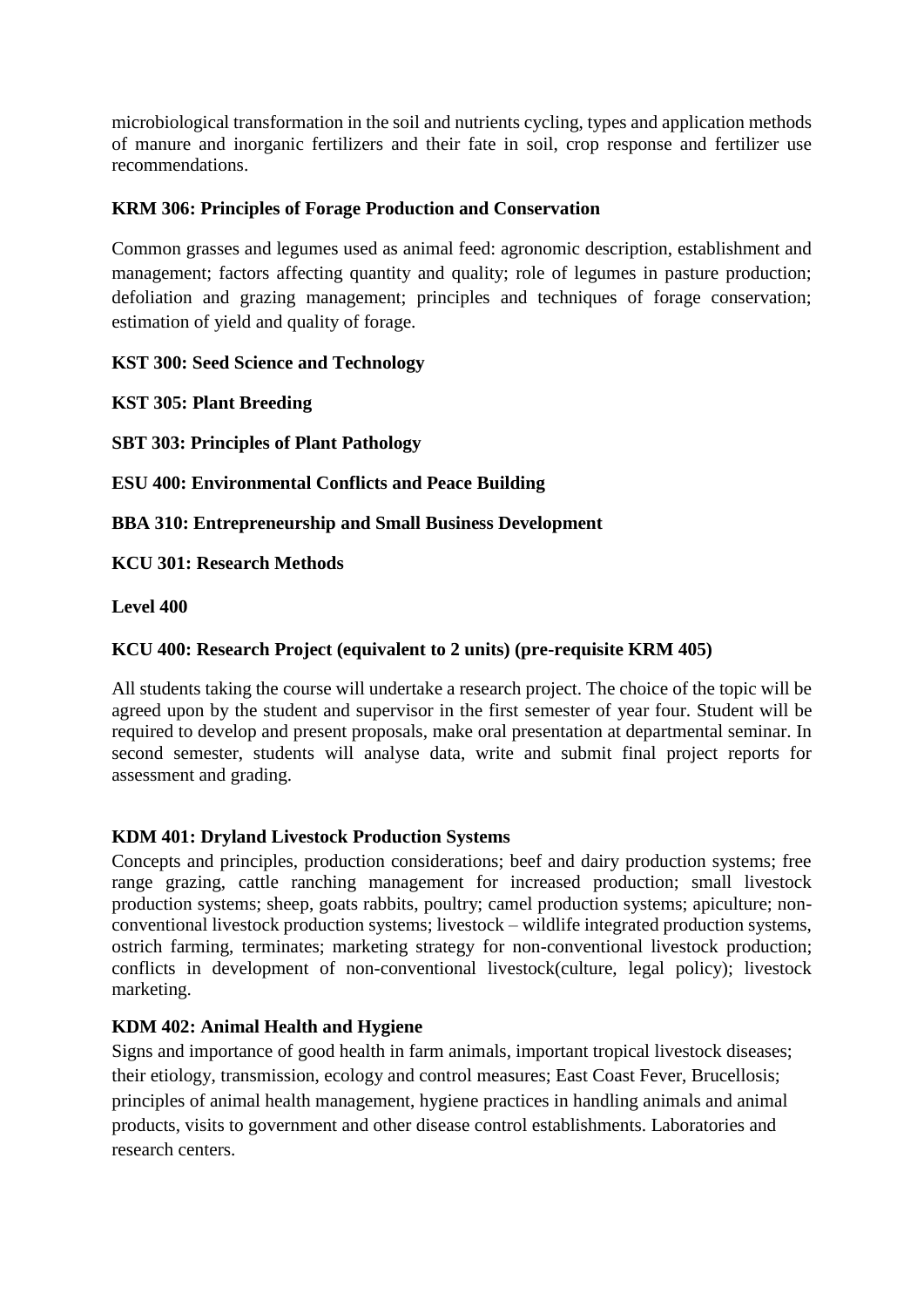#### **KDM 403: Management of Ranching Enterprise**

Categories of ranching systems; animal management in ranching enterprises; Extensive, semi – intensive and intensive and intensive production systems; guidelines for livestock husbandry in land management; management of grazing areas; controlled grazing, rotational grazing, pasture improvement and rehabilitation; fodder production in mixed ranching systems, land management and fodder production, fodder establishment techniques; zero grazing

### **KDM 404: Apiculture Production and Marketing**

The species of honeybee and their past and present world distribution; the role of bees in agriculture; reasons for bee keeping; biology of the honeybee; breeding, disease and pests; the management of a bee colony with respect to flowering vegetation, foraging behaviour and feeding; swarm control; type of hives; harvesting handling, processing, grading and marketing of honey and wax; the honey and wax industry; special equipment recommended for Africa and European bee stocks; bee equipment; honey and wax equipment; problems encountered in commercial beekeeping in Africa: honey quality control.

#### **KDM 405: Aquaculture Production and Marketing**

Fish Biology, nutrition and behaviour; introduction to aquaculture; types of aquaculture, aquaculture systems and technologies; site selection and pond construction, development and invention of new and improved aquaculture equipment and techniques, muri culture, aquaculture management; commercial aquaculture production techniques; nutrient and feeding, fertilization; harvesting, processing and marketing; public health and water borne diseases.

### **KRM 401: General Soil Management**

Soil survey and soil classification systems; Classification of dryland soils of Kenya; Soils, water and air pollution due to agricultural and other activities; Fate of pollutants in soil; Impacts of pollutants on soil, water and air quality: soil degradation and erosion, eutrophication and global warming; Pollution control; Potentials and limitations of Kenyan soils for land use planning with special emphasis on Agricultural management; managing of salt affected soils, versisols and related types.

### **KRM 402: Conservation Agriculture and Agroforestry Management**

Characteristics of different agricultural systems: traditional, modern, nomadism, ranching, intercropping, agroforestry, shifting cultivation, and improved fallows; impact of different systems on environment; current trends in the farming systems in Kenya; food security; preand post harvest losses; food storage and processing techniques.

### **KBT 402: Organizational Management and Team Building**

### **KBT 420: International Trade in Agriculture**